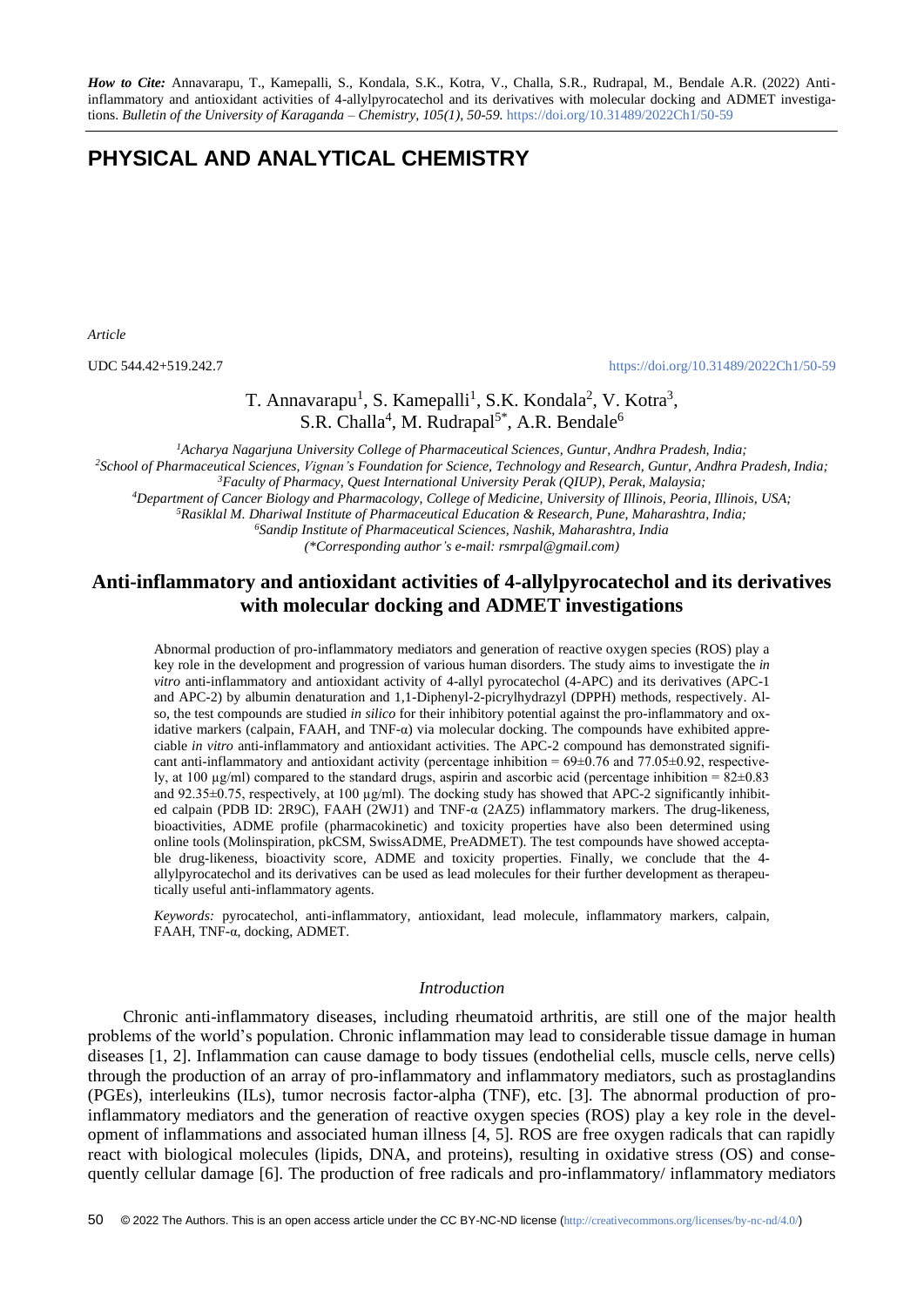is believed to be the underlying cause of inflammatory diseases [6–9]. The anti-inflammatory, antioxidant, antimicrobial, antifungal activities of 4-allylpyrocatechol (APC) have already been reported [10, 11]. As continuation of our work [12], this work aims to study the anti-inflammatory and antioxidant activity of previously synthesized 4-allylpyrocatechol and its derivatives by using *in vitro* methods. Further, molecular docking was carried out by *in silico* method to investigate the inhibitory potential of test compounds against oxidative (calpain), fatty acid amide hydrolase (FAAH), and pro-inflammatory (TNF-α) markers. To evaluate the overall drug-likeness, drug-likeness parameters, bioactivities, ADME profile (pharmacokinetic) and toxicity properties were also determined using online tools.

#### *Experimental*

*Chemicals*: 1,1-Diphenyl-2-picrylhydrazyl (DPPH), DMSO, ethanol, ascorbic acid, bovine albumin were purchased from National Scientific Products, Guntur, A.P. India. All other chemical reagents and chemicals used were of analytical grade.

*In vitro anti-inflammatory activity:* The protein denaturation method was used to determine the antiinflammatory activity of the synthesized molecules according to the previously reported technique [8] with some minor modifications. The final volume of the reaction mixture was 5 ml and comprised 0.2 ml bovine albumin (1 %), 0.70 ml phosphate buffer saline (PBS, pH 6.4), and 0.1 ml test compound (sample). The pH was adjusted to 1N HCl. The reaction mixture was incubated in water bath for 15 min at 37 °C, and then it was heated to 70 °C for 5 min. The absorbance of the turbid solution was determined at 660 nm by using a UV-Visible Spectrophotometer (Elico, India). The phosphate buffer was used as a control, and aspirin was used as a standard reference drug. The percentage inhibition of protein denature was calculated using the following formula:

Percentage inhibition of denaturation =  $([1 - (A_s/A_c)] \times 100)$ ,

where  $A_c$  — the absorbance of a control;  $A_s$  — the absorbance of a sample.

*In vitro antioxidant activity:* The antioxidant activity was assessed by DPPH radical scavenging assay according to the previously published method [13] with some modifications. The 1 mg/ml stock solution was prepared by mixing the test compound using DMSO as a solvent. The DPPH radical solution (0.5 mM) was prepared using ethanol. The stock solution was used to prepare different concentrations (100 µg/ml, 50) µg/ml, and 25µg/ml) of the test compound with DMSO. The standard solution of ascorbic acid was also prepared in the same way as mentioned above. The different final test solutions consisted of 0.5 ml sample solution, 3 ml absolute ethanol and 0.3 ml 0.5 mM DPPH solution in ethanol. The blank consisted of 3.3 ml ethanol and 0.5 ml sample solution. The control solution was prepared by mixing 3.5 ml ethanol and 0.3 ml DPPH solution. Test solutions were incubated for 30 min at room temperature. The change in color (from deep violet to light yellow) was measured at 517 nm using a UV-Visible Spectrophotometer against the blank. The radical scavenging activity was measured in percentage using the following formula:

Percentage of scavenging activity =  $([1 - (Ab_s/Ab_c)] \times 100)$ ,

where  $Ab_c$  — the absorbance of a control;  $Ab_s$  — the absorbance of a sample.

*Statistical analysis:* The statistical analysis was performed using GraphPad Prism 8.0, and values were expressed in mean  $\pm$  SEM. The statistical comparison was made using ANOVA, where  $p < 0.05$  was considered statistically significant.

*Molecular docking study*: The docking study was performed for 4-allyl pyrocatechol (4-APC) and its two derivatives, APC-1 and APC-2, against the oxidative and pro-inflammatory markers such as calpain, FAAH, and TNF-α. The protein-ligand docking was conducted in PyRx Virtual Screening software 0.8 [14–16].

The X-ray crystal structures of calpain (PDB ID: 2R9C), FAAH (PDB ID: 2WJ1, FAAH) and TNF-α (PDB ID: 2AZ5) were retrieved from Protein Data Bank [17–20]. The water molecules were removed, hydrogen atoms were added, and co-crystal ligands were extracted using PyMOL 2.3.4 and saved in .mol2 format. The mol2 file of protein was loaded converted to .pdbqt format through AutoDock module Macromolecule tool in PyRx Virtual Screening software 0.8.

The 2D structures of ligands (4-APC, APC-1, and APC-2), which were previously characterized by <sup>1</sup>H-NMR, <sup>13</sup>C-NMR, and high-resolution mass spectrophotometry [12], were drawn using ChemSketch v14.00 and saved as .sdf file. The ligand files were subjected to energy minimization (force filed-off) through the Open babel tool and then conformers for the selected ligands were generated through AutoDock .pdbqt files in PyRx Virtual screening software 0.8. The 2D structures of 4-APC and its derivatives (APC-1 and APC-2) are presented in Figure 1.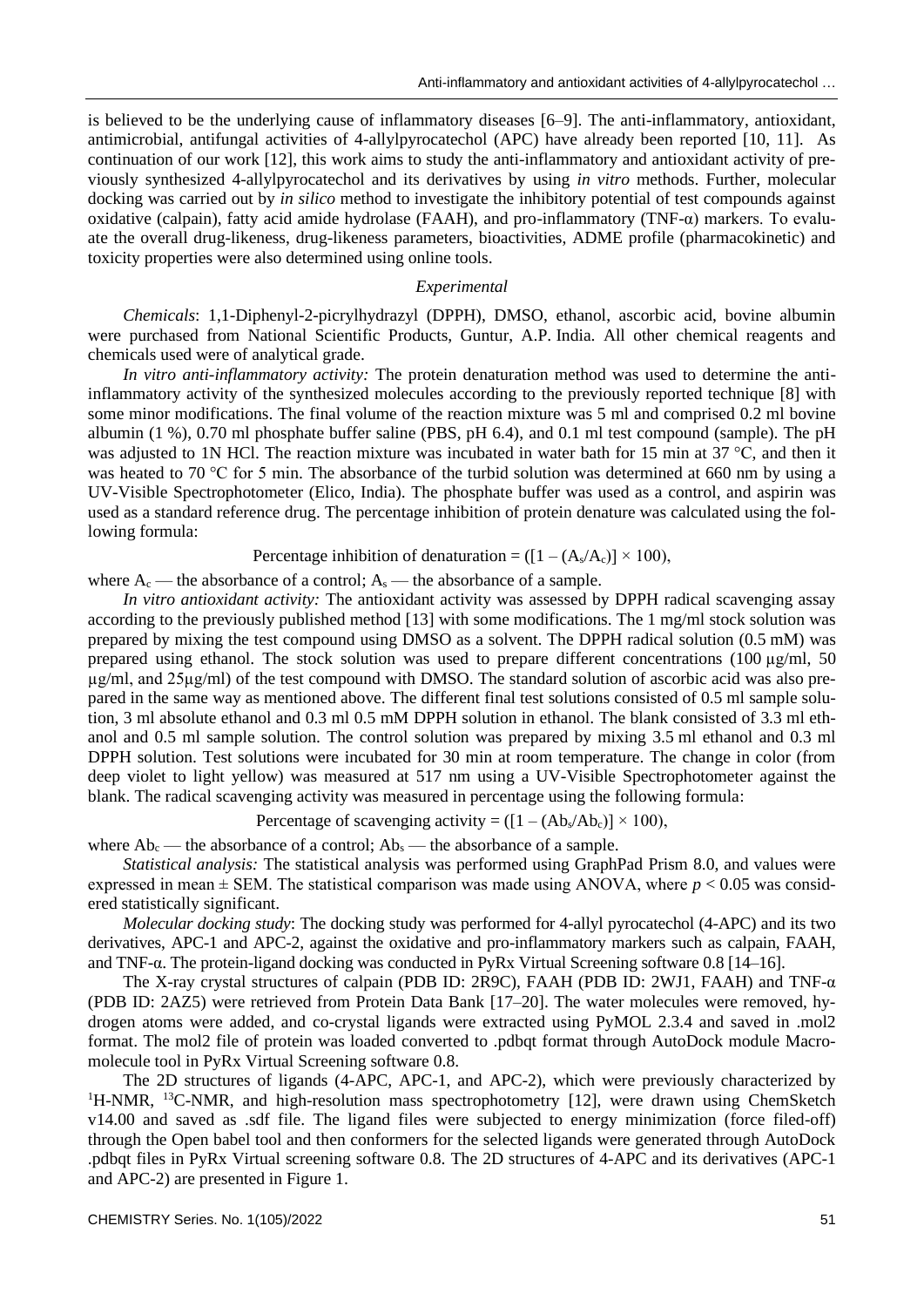

APC-2

Figure 1. Structures of 4-APC and its derivatives (APC-1 and APC-2)

*Drug-likeness, bioactivities, ADME and toxicity prediction:* The 2D structures of 4-APC, APC-1, and APC-2 were used for assessing drug-likeness, bioactivities, ADME and toxicity properties [21–23]. Various online tools such as Molinspiration, pkCSM, SwissADME and PreADMET [24, 25] were used to calculate the abovementioned properties.

#### *Results and Discussion*

*Anti-inflammatory activity:* The results of *in vitro* anti-inflammatory activity of the test compounds are shown in Figure 2. The compound APC-2 showed maximum inhibitory activity of  $69\pm0.76$  % at 100  $\mu$ g/ml. The standard anti-inflammatory drug aspirin exhibited 74±0.83 % inhibition of protein denaturation at 100 µg/ml. The other two compounds, 4-APC and APC-1 also exhibited anti-inflammatory activity with 47±0.96 % and 56±0.45 % inhibition of protein denaturation at 100 µg/ml, respectively.

*Antioxidant activity:* Figure 3 presents the results of *in vitro* antioxidant activity. Test compounds, 4- APC, APC-1, and APC-2 showed significant DPPH radical scavenging activity compared with the standard drug, ascorbic acid. The decrease in absorbance of DPPH radicals was observed with increase in the concentration of test compounds due to the scavenging of radicals by hydrogen donation. This was easily observed with change in color from purple to yellow. Among the test samples, APC-2 exhibited a significant percentage inhibition (77.05 $\pm$ 0.92 %, 100 µg/ml) compared with standard ascorbic acid (92.35 $\pm$ 0.75 %, 100 ug/ml). The other two compounds (4-APC and APC-1) showed considerable DPPH radical scavenging activity.







*Docking study*: A molecular docking study substantiated the anti-inflammatory and antioxidant activities of 4-APC, APC-1, and APC-2. Three oxidative and pro-inflammatory markers, such as calpain, FAAH, and TNF-α, were used as target proteins in the docking study. Results of protein-ligand docking are expressed as binding energies (kcal/mol) of protein-ligand interaction and are presented in Tables 1, 2, 3. From docking results, the compound APC-2 showed the lowest binding energies against all three different proteins. The other two compounds (4-APC and APC-1) exhibited comparatively more binding energies than the compound APC-2. However, the binding energies of internal ligands (co-crystal ligands) were found over the test compounds. From binding energies, it is clear that APC-2 possesses more binding affinity than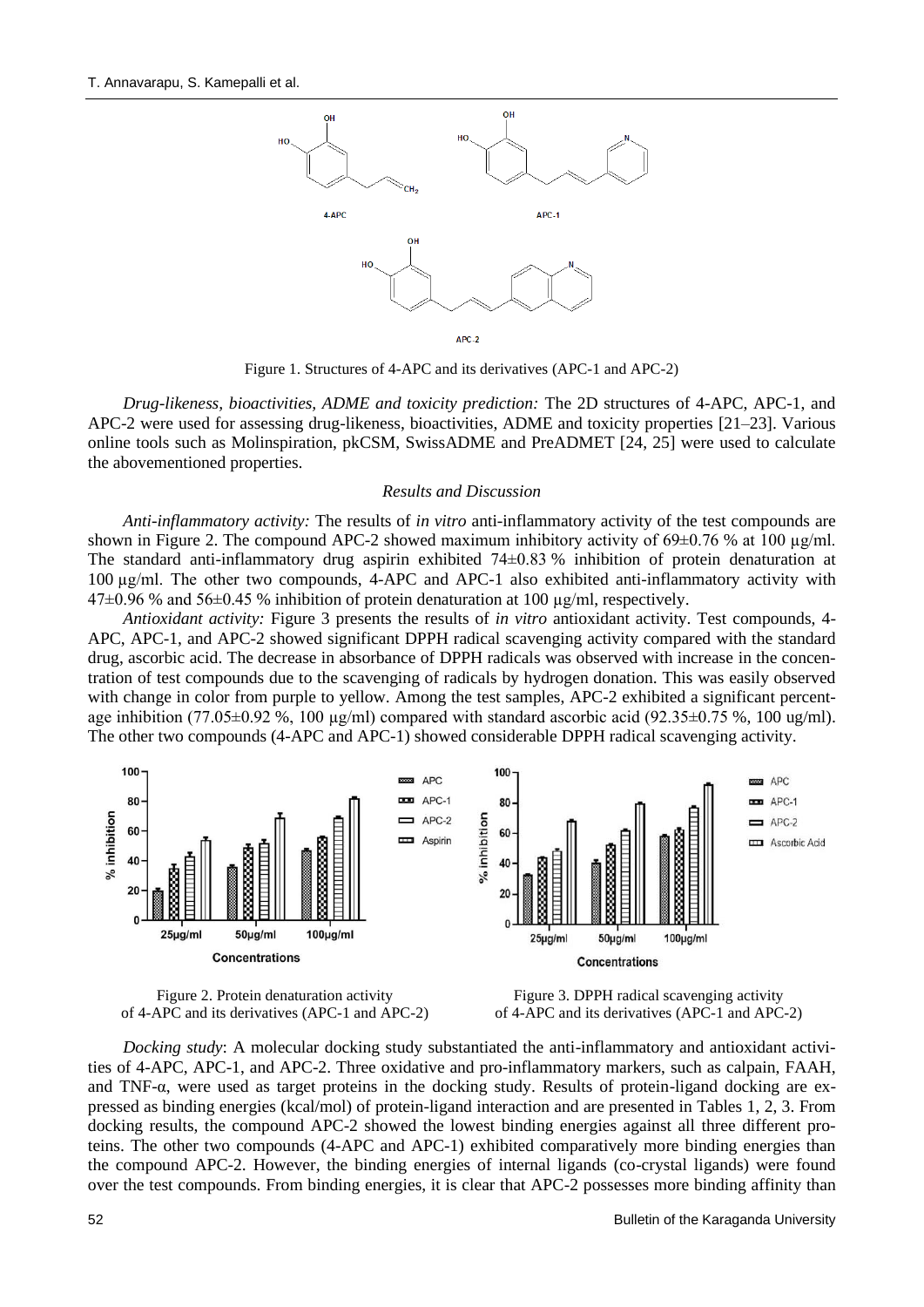the other two compounds (4-APC and APC-1) against all the three target proteins (calpain, FAAH, and TNF-α).

Table 1

#### **Binding energies and interacting amino acids of 4-APC, APC-1, and APC-2 against calpain**

| Sl. No.                 | Compound                 | Binding energy<br>(kcal/mol) | Interaction( $s$ ) | Interacting amino acids                                   |
|-------------------------|--------------------------|------------------------------|--------------------|-----------------------------------------------------------|
|                         | $4-APC$                  | $-4.7$                       | H bond<br>pi-alkyl | Gly110<br>Trp298, Val301                                  |
|                         | $APC-1$                  | $-5.8$                       | H bond             | Ser251, Glu349                                            |
| $\mathbf{\overline{3}}$ | $APC-2$                  | $-6.8$                       | H bond<br>pi-alkyl | Arg270, His272, Glu300<br>Ala262                          |
| 4                       | Internal ligand<br>(GRD) | $-8.2$                       | H bond             | Glu109, Leu112, Cys115, Gly208,<br>Thr210, Trp298, Glu349 |

#### Table 2

#### **Binding energies and interacting amino acids of 4-APC, APC-1, and APC-2 against FAAH**

| Sl. No.        | Compound                 | Binding energy<br>(kcal/mol) | Interaction( $s$ )             | Interacting amino acids                                            |  |
|----------------|--------------------------|------------------------------|--------------------------------|--------------------------------------------------------------------|--|
|                | $4-APC$                  | $-6.5$                       | pi-sigma<br>Pi-alkyl           | Phe192<br>Ser193                                                   |  |
| $\mathfrak{D}$ | $APC-1$                  | $-8.6$                       | H bond<br>pi-alkyl             | Tyr194, Gly216, Ser241,<br>Leu404, Val491                          |  |
| 3              | $APC-2$                  | $-9.1$                       | H bond<br>pi-sigma<br>pi-alkyl | Lys142, Thr236, Ser241, Gln273<br>Ile238, Met191<br>Val270, Leu278 |  |
| 4              | Internal ligand<br>(S99) | $-8.6$                       | H bond<br>pi-sigma<br>pi-alkyl | Cys269, Val270<br>Ile238<br>Leu $278$ , Leu $380$                  |  |

#### Table 3

#### **Binding energies and interacting amino acids of 4-APC, APC-1, and APC-2 against TNF-α**

| Sl. No.        | Compound                 | Binding energy<br>(kcal/mol) | Interaction( $s$ )                   | Interacting amino acids                                |
|----------------|--------------------------|------------------------------|--------------------------------------|--------------------------------------------------------|
|                | $4-APC$                  | $-4.7$                       | H bond<br>pi-alkyl<br>pi-pi staking  | Leu120, Gly121<br>Ile155<br>Tyr59                      |
| $\mathfrak{D}$ | $APC-1$                  | $-5.6$                       | H bond<br>pi-alkyl<br>pi-pi staking  | Ser60, Leu120<br>Leu <sub>57</sub><br>Tyr59            |
| 3              | $APC-2$                  | $-6.6$                       | H bond<br>pi-alkyl<br>pi-pi stacking | Gln61<br>His15, Tyr59, Tyr151<br>Tyr59, Tyr119         |
| $\overline{4}$ | Internal ligand<br>(307) | $-6.8$                       | H-bond<br>pi-alkyl<br>pi- pi staking | Lue120<br>$Gln61$ , Tyr $119$<br>Tyr59, Tyr119, Tyr151 |

Upon analysis of protein-ligand interactions, various non-bonding interactions exist between ligands (4-APC, APC-1, and APC-2) and proteins (calpain, FAAH, and TNF-α). Non-bonding interactions like H bond, pi-alkyl and pi-pi staking are involved between ligand and protein molecules. Various amino acid residues, such as Tyr59, Ser60, Gln61, Tyr119, Leu120, Gly121, Ile155, Tyr194, Gly216, Ser241, Leu404, Val491, and so on, are involved in the interactions from the active binding sites of calpain, FAAH, and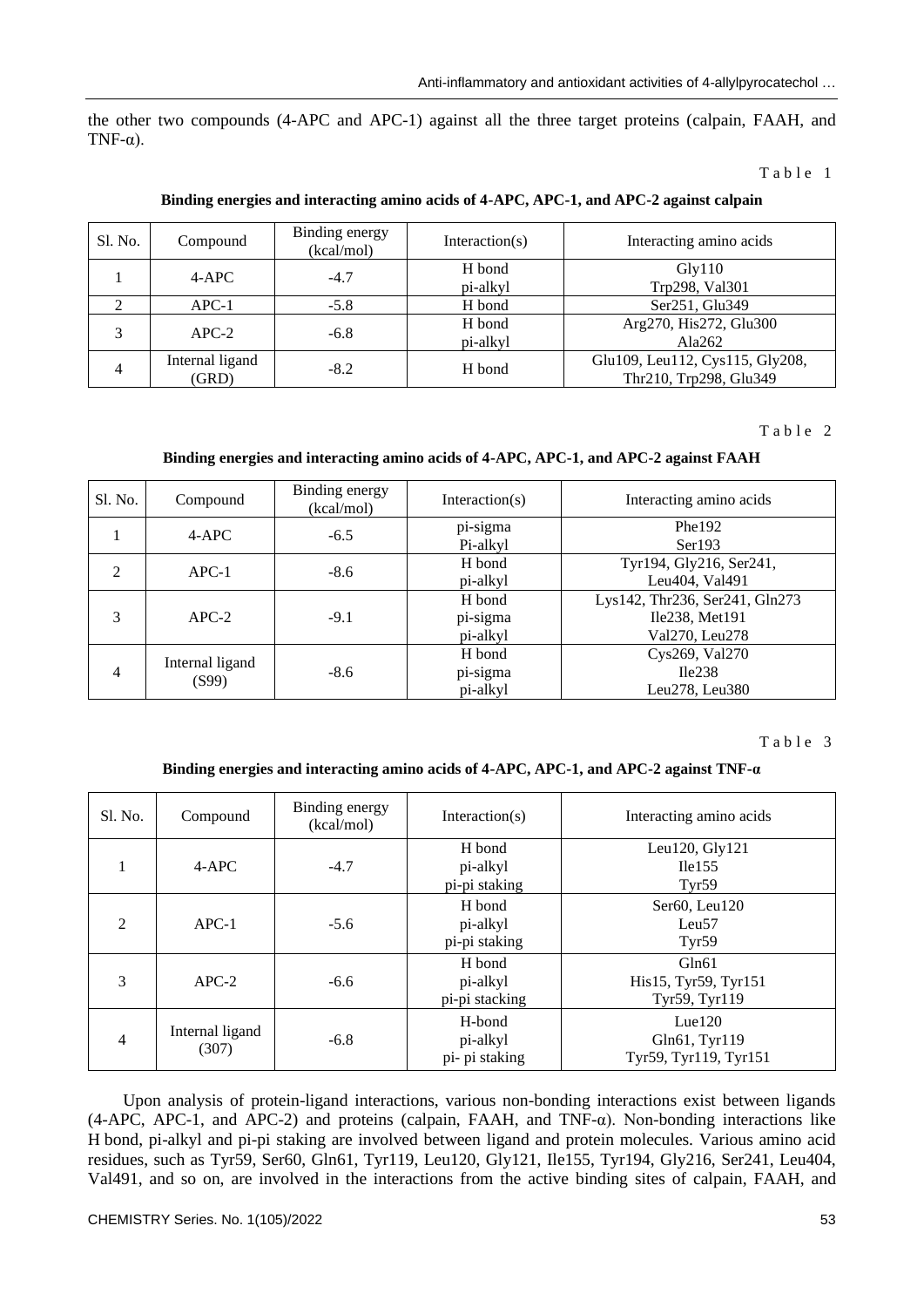TNF-α. Binding poses (3D) and protein-ligand interaction diagrams (2D) of protein-ligand are presented in Figures 4, 5, 6.



 $a - 4$ -APC;  $b - APC$ -1;  $c - APC$ -2;  $d$  — internal ligand (GRD)

Figure 4. Binding poses (3D) and interaction diagrams (2D) of protein-ligand docking against calpain



 $a - 4$ -APC;  $b -$ APC-1;  $c -$ APC-2;  $d$  — internal ligand (S99)

Figure 5. Binding poses (3D) and interaction diagrams (2D) of protein-ligand docking against FAAH

*Drug-likeness, bioactivities, ADME and toxicity profile:* The results of drug-likeness, bioactivities, ADME and toxicity profile are given in Tables 4, 5, 6 and 7. Three compounds, such as 4-APC, APC-1, and APC-2, possess acceptable drug-likeness parameters (molecular weight, LogP, H bond acceptors, H bond donors etc.), bioactivities (GPCR ligand, ion channel modulator, kinase inhibitor, nuclear receptor ligand, protease or enzyme inhibitor etc.), pharmacokinetics (ADME), and toxic properties. All the compounds were found to be drug-like molecules, biologically active, water/lipid soluble, non-toxic or non-mutagenic.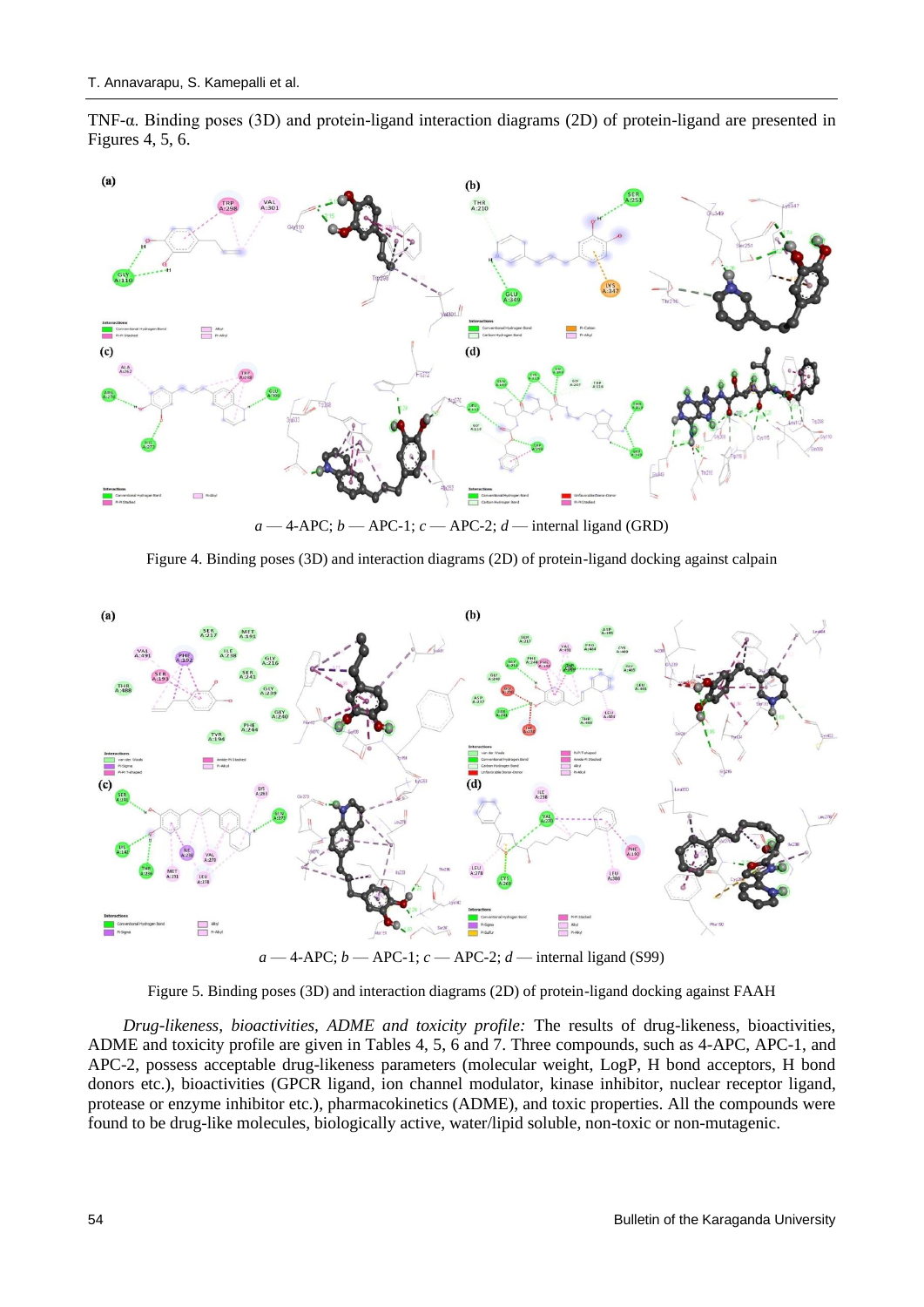

 $a - 4$ -APC;  $b - APC-1$ ;  $c - APC-2$ ;  $d$  — internal ligand (307)

Figure 6. Binding poses (3D) and interaction diagrams (2D) of protein-ligand docking against TNF-α

Table 4

#### **Predicted drug-likeliness properties of 4-APC, APC-1, and APC-2**

| Sl. No. | Descriptor       | $4-APC$ | $APC-1$ | $APC-2$ |
|---------|------------------|---------|---------|---------|
|         | Molecular weight | 150.177 | 227.263 | 277.323 |
|         | LogP             | 1.8263  | 2.7487  | 3.9019  |
|         | H bond acceptors |         |         |         |
|         | H bond donors    |         |         |         |
|         | Surface area     | 65.425  | 99.702  | 122.384 |

Table 5

**Predicted Bioactivity of 4-APC, APC-1, and APC-2**

| Sl. No. |                         | Bioactivity score |         |         |  |  |
|---------|-------------------------|-------------------|---------|---------|--|--|
|         | <b>Bioactivity</b>      | $4-APC$           | $APC-1$ | $APC-2$ |  |  |
|         | <b>GPCR</b> ligand      | $-0.88$           | 0.11    | 0.28    |  |  |
|         | Ion channel modulator   | $-0.28$           | 0.33    | 0.25    |  |  |
|         | Kinase inhibitor        | $-1.26$           | $-0.04$ | 0.18    |  |  |
|         | Nuclear receptor ligand | $-0.76$           | 0.06    | 0.31    |  |  |
|         | Protease inhibitor      | $-1.28$           | $-0.48$ | $-0.12$ |  |  |
|         | Enzyme inhibitor        | $-0.40$           | 0.30    |         |  |  |

Table 6

#### **Predicted ADME profile of 4-APC, APC-1, and APC-2**

| Parameter  | <b>ADME</b> properties                          | $4-APC$        | $APC-1$        | $APC-2$        |
|------------|-------------------------------------------------|----------------|----------------|----------------|
|            |                                                 |                |                |                |
| Absorption | Water solubility (log mol/L)                    | $-0.974$       | $-2.511$       | $-4.428$       |
|            | Caco2 permeability (log Papp in $10^{-6}$ cm/s) | 1.596          | 1.298          | 1.342          |
|            | Intestinal absorption (human) (% Absorbed)      | 90.171         | 91.252         | 92.235         |
|            | Skin permeability (log Kp)                      | $-2.278$       | $-2.612$       | $-2.766$       |
|            | P-glycoprotein substrate (Yes/No)               | N <sub>0</sub> | Yes            | Yes            |
|            | P-glycoprotein I inhibitor (Yes/No)             | N <sub>0</sub> | N <sub>0</sub> | N <sub>0</sub> |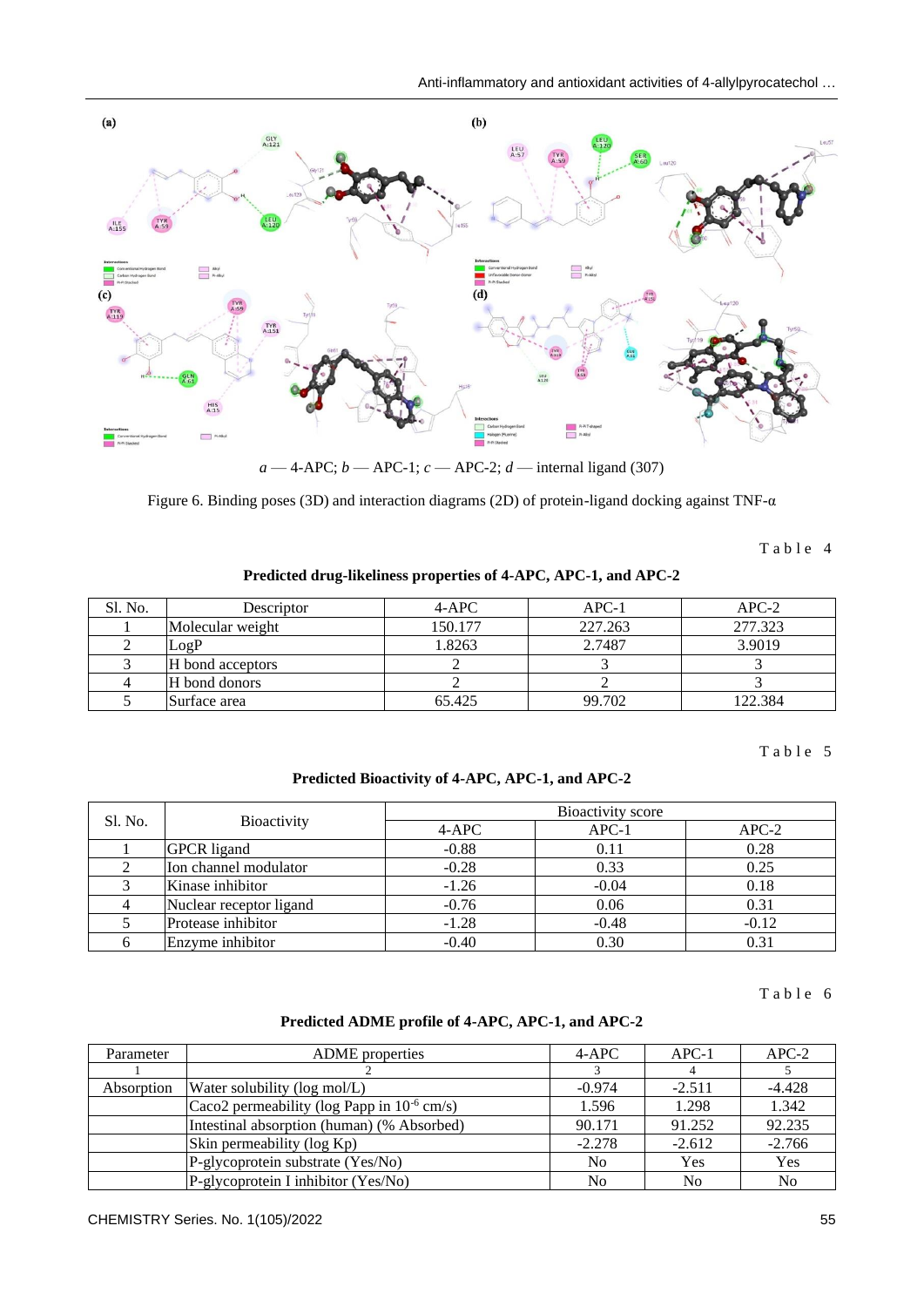### Continuation of Table 6

|              | 2.                                   | 3              | 4              | 5.             |
|--------------|--------------------------------------|----------------|----------------|----------------|
|              | P-glycoprotein II inhibitor (Yes/No) | N <sub>0</sub> | N <sub>0</sub> | N <sub>0</sub> |
| Distribution | VDss (human) ( $log L/kg$ )          | 0.31           | 0.196          | 0.133          |
|              | Fraction unbound (human) (Fu)        | 0.448          | 0.198          | 0.033          |
|              | BBB permeability (log BB)            | 0.166          | 0.118          | 0.057          |
|              | CNS permeability (log PS)            | $-2.075$       | $-2.164$       | $-1.864$       |
| Metabolism   | CYP2D6 substrate (Yes/No)            | N <sub>0</sub> | No.            | N <sub>0</sub> |
|              | CYP3A4 substrate (Yes/No)            | N <sub>0</sub> | <b>Yes</b>     | <b>Yes</b>     |
|              | CYP1A2 inhibitor (Yes/No)            | <b>Yes</b>     | <b>Yes</b>     | Yes            |
|              | CYP2C19 inhibition(Yes/No)           | No             | Yes            | Yes            |
|              | CYP2C9 inhibitor (Yes/No)            | N <sub>0</sub> | N <sub>0</sub> | Yes            |
|              | CYP2D6 inhibitor (Yes/No)            | N <sub>0</sub> | N <sub>0</sub> | N <sub>0</sub> |
|              | CYP3A4 inhibitor (Yes/No)            | N <sub>0</sub> | N <sub>0</sub> | Yes            |
| Excretion    | Total clearance (log ml/min/kg)      | 0.214          | 0.175          | 0.164          |
|              | Renal OCT2 substrate (Yes/No)        | N <sub>0</sub> | N <sub>0</sub> | N <sub>0</sub> |

#### Table 7

#### **Predicted drug toxicity for 4-APC, APC-1, and APC-2**

| Sl. No.        | Toxicity parameter                                        | 4-APC          | $APC-1$        | $APC-2$        |
|----------------|-----------------------------------------------------------|----------------|----------------|----------------|
|                | <b>AMES</b> toxicity                                      | Yes            | Yes            | N <sub>o</sub> |
| $\overline{2}$ | Max. tolerated dose (human) (log mg/kg/day)               | 0.696          | 0.484          | 0.049          |
| 3              | hERG I inhibitor                                          | No             | N <sub>o</sub> | N <sub>o</sub> |
| 4              | hERG II inhibitor                                         | N <sub>o</sub> | N <sub>o</sub> | Yes            |
| 5              | Oral rat acute toxicity $(LD_{50})$ (mol/kg)              | 2.079          | 2.021          | 2.082          |
| 6              | Oral rat chronic toxicity (log mg/kg_bw/day)              | 2.204          | 1.721          | 1.795          |
| $\overline{7}$ | Hepatotoxicity                                            | N <sub>0</sub> | N <sub>0</sub> | Yes            |
| 8              | Skin sensitisation                                        | Yes            | N <sub>o</sub> | N <sub>o</sub> |
| 9              | Tetrahymena pyriformis toxicity (log ug/L)                | 0.166          | 1.211          | 1.067          |
| 10             | Minnow toxicity (log mM)                                  | 1.724          | 1.062          | $-0.114$       |
| 11             | Acute algae toxicity                                      | 0.05680        | 0.06064        | 0.02052        |
| 12             | 2 years carcinogenicity bioassay in mouse                 | Positive       | Negative       | Negative       |
| 13             | 2 years carcinogenicity bioassay in rat                   | Negative       | Negative       | Negative       |
| 14             | Acute daphnia toxicity                                    | 0.12609        | 0.16367        | 0.04595        |
| 15             | In vitro Human ether-a-go-go related gene channel inhibi- | Medium Risk    | Medium Risk    | Medium Risk    |
|                | tion                                                      |                |                |                |
| 16             | Acute fish toxicity (medaka)                              | 0.02144        | 0.03946        | 0.00407        |
| 17             | Acute fish toxicity (minnow)                              | 0.01102        | 0.03670        | 0.00812        |
| 18             | In vitro Ames test results in TA100 strain (Metabolic ac- | Negative       | Positive       | Positive       |
|                | tivation by rat liver homogenate)                         |                |                |                |
| 19             | In vitro Ames test results in TA100 strain (No metabolic  | Negative       | Negative       | Negative       |
|                | activation)                                               |                |                |                |
| 20             | In vitro Ames test results in TA1535 strain (Metabolic    | Positive       | Positive       | Negative       |
|                | activation by rat liver homogenate)                       |                |                |                |
| 21             | In vitro Ames test results in TA1535 strain (No metabolic | Positive       | Positive       | Negative       |
|                | activation)                                               |                |                |                |

### *Conclusions*

In conclusion, we conclude that the pyrocatechol and its derivatives possess appreciable *in vitro* antiinflammatory and antioxidant activities. The pyrocatechol derivative 2 (APC‑2) has a better activity profile among the three compounds. The *in silico* studies revealed a significant inhibitory potential of the compounds, especially the compound APC-2, against the oxidative and pro-inflammatory markers with an acceptable level of drug-likeness, ADME profile, and toxicities. Finally, it was suggested that the 4-allylpyrocatechol and its derivatives can be used as lead molecules for their further development as therapeutically useful anti-inflammatory agents.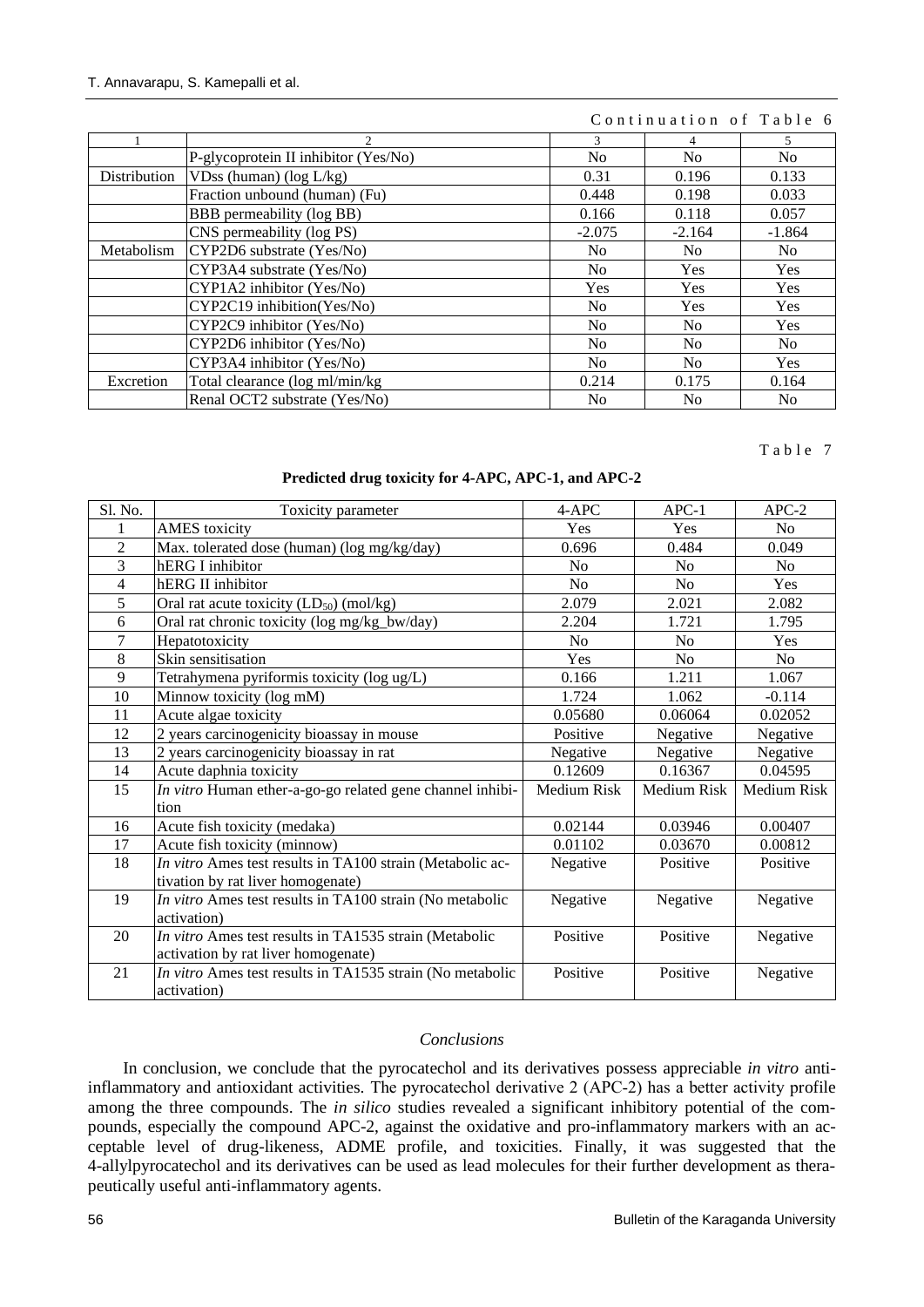#### References

1 Hussain, N., Kakoti, B.B., Rudrapal, M., & Sarwa, K.K. (2020). Anti-inflammatory and Antioxidant Activities of *Cordia dichotoma* Forst. Bark. *Biomedicine and Pharmacology Journal*, *13*(4), 2093–2099. <https://dx.doi.org/10.13005/bpj/2090>

2 Junejo, J.A., Zaman, K., & Rudrapal, M. (2022). Hepatoprotective and Anti-inflammatory Activities of Hydro-alcoholic Extract of *Oxalis debilis* Kunth. Leaves Letters in Applied NanoBioScience, *11*(3), 3626–3633. <https://dx.doi.org/10.33263/LIANBS113.36263633>

3 Jongejan, A., de Graaf, C., Vermeulen, N.P., Leurs, R., & de Esch, I.J. (2005). The role and application of *in silico* docking in chemical genomics research. *Methods in Molecular Biology, 310*, 63–91[. https://dx.doi.org/10.1007/978-1-59259-948-6\\_5](https://dx.doi.org/10.1007/978-1-59259-948-6_5)

4 Morphy, R., Kay, C., & Rankovic, Z. (2004). From magic bullets to designed multiple ligands. *Drug discovery today*, *9*(15), 641–651. [https://dx.doi.org/10.1016/S1359-6446\(04\)03163-0](https://dx.doi.org/10.1016/S1359-6446(04)03163-0)

5 Sharom, J.R., Bellows, D.S., & Tyers, M. (2004). From large networks to small molecules. *Current Opinion in Chemical Biology*, *8*(1), 81–90[. https://dx.doi.org/10.1016/j.cbpa.2003.12.007](https://dx.doi.org/10.1016/j.cbpa.2003.12.007)

6 Ekins, S., Mestres, J., & Testa, B. (2007). *In silico* pharmacology for drug discovery: applications to targets and beyond. *British Journal of Pharmacology*, *152*(1), 21–37[. https://dx.doi.org/10.1038/sj.bjp.0707306](https://dx.doi.org/10.1038/sj.bjp.0707306)

7 Jeong, D., Yang, W.S., Yang, Y., Nam, G., Kim, J.H., & Yoon, D.H. et al. (2013). *In vitro* and *in vivo* anti-inflammatory effect of *Rhodomyrtus tomentosa* methanol extract. *Journal of Ethnopharmacology*, *146*(1), 205–213. <https://dx.doi.org/10.1016/j.jep.2012.12.034>

8 Wang, Q., Kuang, H., Su, Y., Sun, Y., Feng, J., Guo, R., & Chan, K. (2013). Naturally derived anti-inflammatory compounds from Chinese medicinal plants. *Journal of Ethnopharmacology*, *146*(1), 9–39.<https://dx.doi.org/10.1016/j.jep.2012.12.013>

9 Lushchak V.I. (2014). Free radicals, reactive oxygen species, oxidative stress and its classification. *Chemico-biological Interactions*, *224*, 164–175. <https://dx.doi.org/10.1016/j.cbi.2014.10.016>

10 Rathee, J.S., Patro, B.S., Mula, S., Gamre, S., Chattopadhyay, S. (2006). Antioxidant activity of piper betel leaf extract and its constituents. *Journal of Agricultural and Food Chemistry*, *54*(24), 9046–9054[. https://doi.org/10.1021/jf061679e](https://doi.org/10.1021/jf061679e)

11 Sarkar, D., Saha, P., Gamre, S., Bhattacharjee, S., Hariharan, C., & Ganguly, S. et al. (2008). Anti-infammatory efect of allylpyrocatechol in LPS-induced macrophages is mediated by suppression of iNOS and COX-2 via the NF-kappaB pathway. *International Immunopharmacology*, *8*(9), 1264–1271.<https://doi.org/10.1016/j.intimp.2008.05.003>

12 Annavarapu, T.R., Kamepalli, S., Kotra, V., & Rao, V.G. (2021). Neuroprotective Propensity of 4-Allylpyrocatechol Derivatives against Oxaliplatin Induced Peripheral Neuropathy. *Journal of Pharmaceutical Research International*, *33*(24A), 92–100. <https://dx.doi.org/10.9734/jpri/2021/v33i24A31436>

13 Salla, S., Sunkara, R., Ogutu, S., Walker, L.T. and Verghese, M. (2016) Antioxidant Activity of Papaya Seed Extracts against H2O<sup>2</sup> Induced Oxidative Stress in HepG2 Cells. *LWT—Food Science and Technology,* 66, 293–297. <http://dx.doi.org/10.1016/j.lwt.2015.09.008>

14 Kumar, P., Choonara, Y.E., & Pillay, V. (2014). *In silico* affinity profiling of neuroactive polyphenols for post-traumatic calpain inactivation: a molecular docking and atomistic simulation sensitivity analysis. *Molecules, 20*(1), 135–168. <https://doi.org/10.3390/molecules20010135>

15 Criscuolo, E., De Sciscio, M.L., Fezza, F., & Maccarrone, M. (2020). *In Silico* and *In Vitro* Analysis of Major Cannabis-Derived Compounds as Fatty Acid Amide Hydrolase Inhibitors. *Molecules*, *26*(1), 48. <https://doi.org/10.3390/molecules26010048>

16 Saddala, M.S., Huang, H. (2019). Identification of novel inhibitors for TNFα, TNFR1 and TNFα-TNFR1 complex using pharmacophore-based approaches. *Journal of Tranlational Medicine, 17*, 215.<https://doi.org/10.1186/s12967-019-1965-5>

17 Rathinavel, T., Ammashi, S., & Shanmugam, G. (2021). Analgesic and anti-inflammatory potential of Lupeol isolated from Indian traditional medicinal plant Crateva adansonii screened through in vivo and in silico approaches. *Journal of Genetic Engineering & Biotechnology*, *19*(1), 62[. https://doi.org/10.1186/s43141-021-00167-6](https://doi.org/10.1186/s43141-021-00167-6)

18 Pires, D.E., Blundell, T.L., & Ascher, D.B. (2015). pkCSM: Predicting Small-Molecule Pharmacokinetic and Toxicity Properties Using Graph-Based Signatures. *Journal of Medicinal Chemistry*, *58*(9), 4066–4072 <https://doi.org/10.1021/acs.jmedchem.5b00104>

19 Han, Y., Zhang, J., Hu, C. Q., Zhang, X., Ma, B., & Zhang, P. (2019). *In silico* ADME and Toxicity Prediction of Ceftazidime and Its Impurities. *Frontiers in Pharmacology*, *10*, 434. <https://doi.org/10.3389/fphar.2019.00434>

20 Brand-Williams, W., Cuvelier, M.E., & Berset, C. (1995). Use of a free radical method to evaluate antioxidant activity. *Food Science and Technology*, *28*(1), 25–30. [https://doi.org/10.1016/S0023-6438\(95\)80008-5](https://doi.org/10.1016/S0023-6438(95)80008-5)

21 Mandal, G., Chatterjee, C., & Chatterjee, M. (2015). Evaluation of anti-inflammatory activity of methanolic extract of leaves of *Bougainvillea spectabilis* in experimental animal models. *Pharmacognosy Research*, *7*(1), 18–22. [https://doi.org/10.4103/0974-](https://doi.org/10.4103/0974-8490.147194) [8490.147194](https://doi.org/10.4103/0974-8490.147194)

22 Ghosh, S., Chetia, D., Gogoi, N., & Rudrapal, M. (2021). Design, Molecular Docking, Drug-likeness and Molecular Dynamics Studies of 1,2,4-Trioxane Derivatives as Novel *P. falciparum* Falcipain-2 (FP-2) Inhibitors. *Biotechnologia*, *102*(3), 257-275. <https://doi.org/10.5114/bta.2021.108722>

23 Rudrapal, M., Rashid, I.A., Agoni, C., Bendale, A.R., Nagar, A., Soliman, M.E.S., & Lokwani, D. (2021). *In Silico* screening of phytopolyphenolics for the identification of bioactive compounds as novel protease inhibitors effective against SARS-CoV-2. *Journal of Biomolecular Structure and Dyn*amics[. https://doi.org/10.1080/07391102.2021.1944909](https://doi.org/10.1080/07391102.2021.1944909)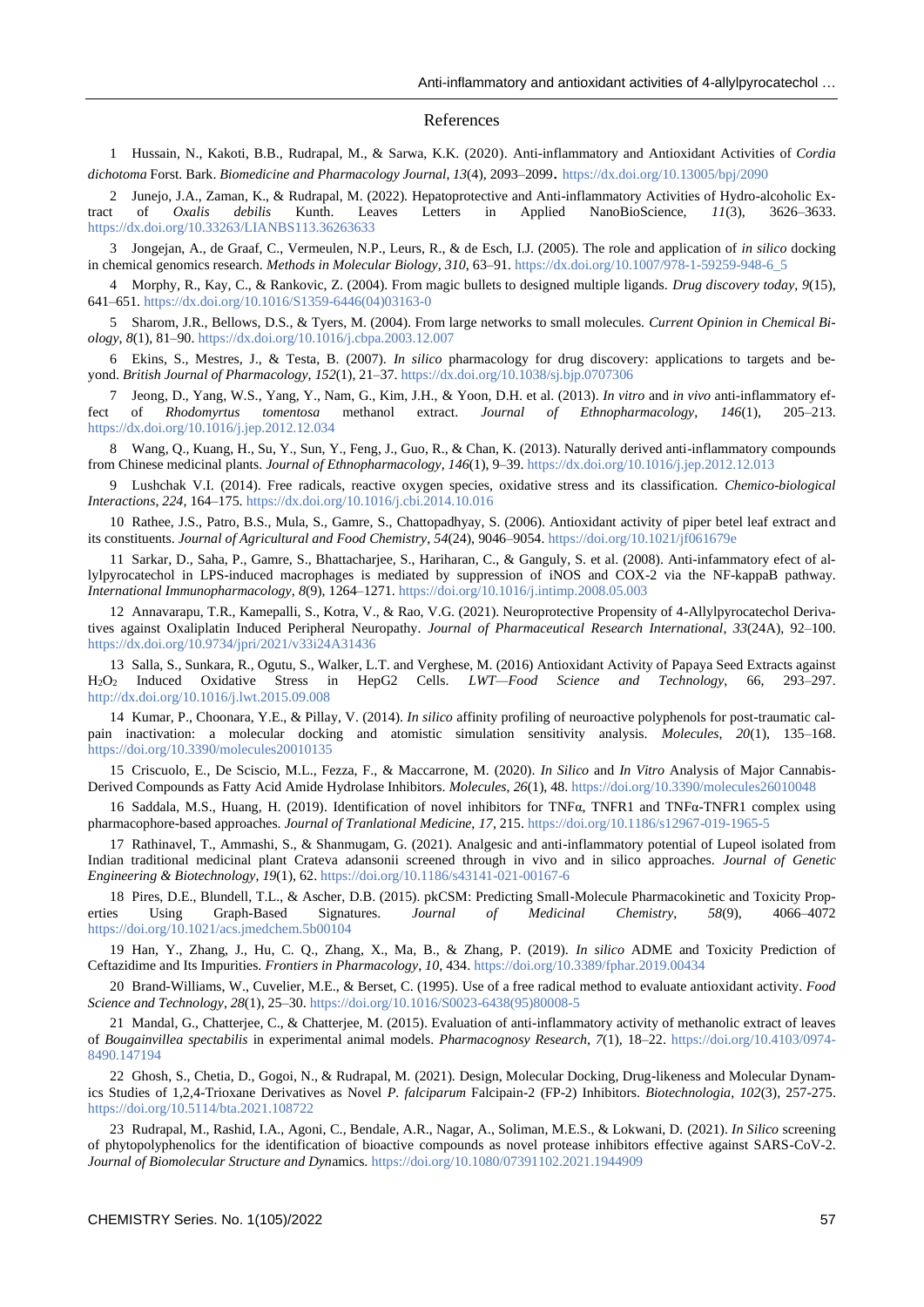24 Othman, I.M.M., Mahross, M.H., Gad-Elkareem, M.A.M., Rudrapal, M., Gogoi, N., & Chetia, D., et al. (2021). Toward a treatment of antibacterial and antifungal infections: Design, synthesis and *in vitro* activity of novel arylhydrazothiazolylsulphonamide analogues and their insight of DFT, docking and molecular dynamics simulations. *Journal of Molecular Structure, 1243*, 130862. <https://doi.org/10.1016/j.molstruc.2021.130862>

25 Hussain, N., Kakoti, B.B., Rudrapal, M., Sarwa, K.K., Celik, I., & Attah, E.I. et al. (2021). Bioactive Antidiabetic Flavonoids from the Stem Bark of *Cordia dichotoma* Forst.: Identification, Docking and ADMET Studies. *Molbank, 2021*, M1234. <https://doi.org/10.3390/M1234>

## Т. Аннаварапу, С. Камепалли, С.К. Кондала, В. Котра, С.Р. Чалла, М. Рудрапал, А.Р. Бендейл

## **4-Аллилпирокатехиннің қабынуға қарсы және антиоксиданттық белсенділігін және оның туындыларын молекулалық докинг пен ADMET арқылы зерттеу**

Қабынуға қарсы медиаторлардың аномальды өнімдері және оттегінің белсенді түрлерінің генерациясы (ОБТ) адамның әртүрлі ауруларының дамуы мен өршуінде шешуші рөл атқарады. Осы зерттеудің мақсаты альбумин денатурациясы мен DPPH (1,1-дифенил-2-пикрилгидразил) әдісі арқылы 4-аллилпиратехиннің (4-АРС) және оның туындыларының (АРС-1 және АРС-2) қабынуғақарсы және антиоксиданттық белсенділігін *in vitro* зерттеу. Сонымен қатар, сыналған қосылыстар *in silico*-да қабынуғақарсы және тотықтырғыш маркерлерге (кальпаин, FAAH және TNF-α) қатысты ингибиторлық потенциалы үшін молекулалық докинг әдісімен зерттелді. Қосылыстар *in vitro* жағдайында қабынуғақарсы және антиоксиданттық айқын белсенділікті көрсетті. APC-2 қосындысы аспирин және аскорбин қышқылы сияқты стандартты препараттармен салыстырғанда (пайыздық тежелу = 100 мкг/мл кезінде сәйкесінше 82±0,83 және 92,35±0,75) айтарлықтай қабынуғақарсы және антиоксиданттық белсенділікті көрсетті (пайыздық тежелу = 100 мкг/мл кезінде сәйкесінше 69 ± 0,76 және 77,05 ± 0,92). Молекулалық докинг әдісі APC-2 кальпаиннің қабыну белгілерін (PDB ID: 2R9C), FAAH (2WJ1) және TNF-α (2AZ5) айтарлықтай тежейтінін көрсетті. Онлайн құралдардың көмегімен (Molinspiration, pkCSM, Swiss ADME, PreADMET) дәрілік заттардың ұқсастығы, биологиялық белсенділігінің көрсеткіші, ADME профилі (фармакокинетикасы) және уыттылық қасиеттері сияқты параметрлер анықталды. Сонымен қатар, сыналған қосылыстар дәріге жақын ұқсастығын, биологиялық белсенділік көрсеткішін, ADME қасиеттерін және уыттылық қасиеттерін көрсеткен. Қорытындыда 4-аллилпирокатехин және оның туындыларын терапевтік пайдалы қабынуғақарсы құрал ретінде одан әрі дамыту үшін жетекші молекула ретінде пайдалануға болады деген тұжырым жасалған.

*Кілт сөздер:* пирокатехин, қабынуғақарсы әрекет, антиоксидант, қорғасын молекуласы, қабыну маркерлері, калпайн, FAAH, TNF-α, докинг, ADMET.

## Т. Аннаварапу, С. Камепалли, С.К. Кондала, В. Котра, С.Р. Чалла, М. Рудрапал, А.Р. Бендейл

## **Исследование противовоспалительной и антиоксидантной активности 4-аллилпирокатехина и его производных методами молекулярного докинга и ADMET**

Аномальная продукция провоспалительных медиаторов и генерация активных форм кислорода (АФК) играют ключевую роль в развитии и прогрессировании различных заболеваний человека. Целью настоящего исследования было изучение *in vitro* противовоспалительной и антиоксидантной активности 4-аллилпирокатехина (4-АРС) и его производных (АРС-1 и АРС-2) путем денатурации альбумина и DPPH (1,1-дифенил-2-пикрилгидразил) методом. Тестируемые соединения также были изучены *in silico* на предмет их ингибирующего потенциала в отношении провоспалительных и окислительных маркеров (кальпаин, FAAH и TNF-α) методом молекулярного докинга. Соединения показали *in vitro* заметную противовоспалительную и антиоксидантную активность. Соединение АРС-2 продемонстрировало значительную противовоспалительную и антиоксидантную активность (процентное ингибирование =  $69\pm0,76$  и  $77,05\pm0,92$  соответственно при 100 мкг/мл) по сравнению с такими стандартными препаратами, как аспирин и аскорбиновая кислота (процентное ингибирование = 82±0,83 и 92,35±0,75 соответственно при 100 мкг/мл). Методом молекулярного докинга было показано, что APC-2 значительно ингибирует воспалительные маркеры кальпаина (PDB ID: 2R9C), FAAH (2WJ1) и TNF-α (2AZ5). С помощью онлайн-инструментов (Molinspiration, pkCSM, Swiss ADME, PreADMET) также